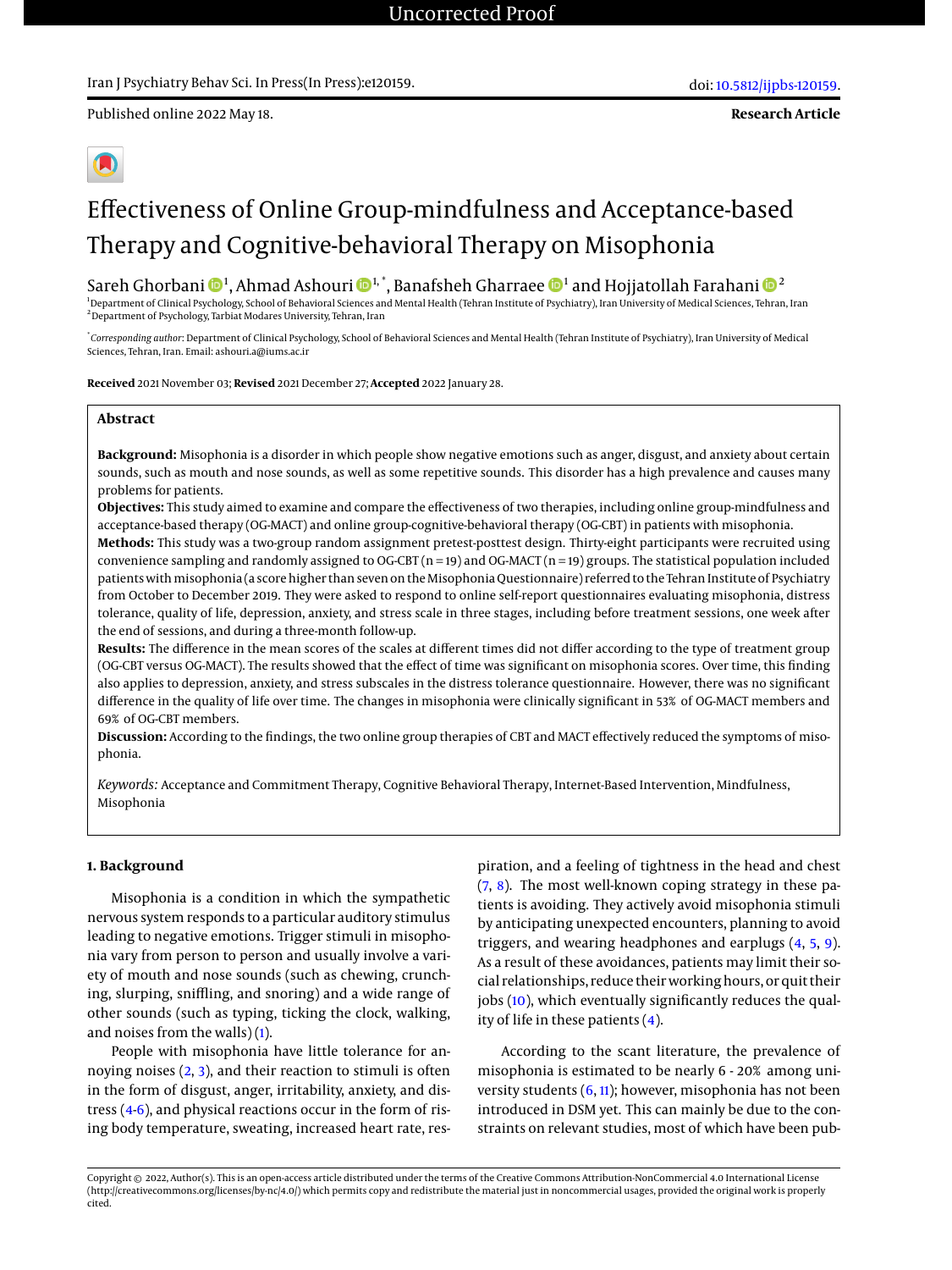lished since 2013.

Given the nature of misophonia, different therapeutic components such as cognitive reconstruction, relaxation, anger management training, exposure, and response prevention have been used as CBT to alleviate symptoms and improve misophonia. The results of CBT-based studies indicate the satisfactory outcomes of this therapy for their participants [\(10,](#page-8-9) [12](#page-8-11)[-18\)](#page-8-12). Nonetheless, some patients do not respond to CBT or are resistant to exposure, whereas many therapists do not feel comfortable in the implementation of exposure [\(19\)](#page-8-13). Schneider and Arch extracted therapeutic components from acceptance and commitment therapy, and dialectical behavior therapy approaches to improve tolerance to distress in a wide range of emotions in misophonia by altering people's relationship to those emotions instead of focusing on mitigating symptoms. They suggested using cognitive defusion instead of focusing on triggers to reduce interest in avoidance among patients and help them live with values to boost their control over life. Moreover, other therapeutic components such as mindfulness and contradictory reaction can help accept difficult emotions experienced in misophonia. These therapeutic components were used in two case studies based on dialectical behavior therapy (DBT) [\(20\)](#page-8-14) and mindfulness and acceptance component therapy [\(3\)](#page-8-2). The results indicated improvement in the symptoms and severity of misophonia among the participants.

The literature mainly includes case studies, none of which compares the existing treatments. The availability of several therapeutic options can help therapists know further about the perception and treatment of misophonia. Moreover, analyzing the MACT functionality can broaden both the research areas and the existing behavioral approaches for studying and treating patients with misophonia.

This study was conducted in Iran due to the high prevalence of this disorder and the lack of a treatment method in the country. The study was carried out online due to the COVID-19 pandemic and extensive geography of Iran.

# **2. Objectives**

The current study aimed to analyze and compare online group-mindfulness and acceptance-based therapy and cognitive-behavioral therapy to determine the best treatment for misophonia.

# **3. Methods**

#### *3.1. Design, Setting, and Trial Registration*

This study was a two-group random assignment pretest-posttest design, performed online and in groups

for CBT and MACT. After distributing the announcement for the treatment courses via social media sites (Telegram and Instagram), the conditions of the courses were explained to the clients by phone, and the online Misophonia Questionnaire (MQ) was provided to them. Clients with a score of seven or higher on MQ were contacted, and arrangements were made for an individual in-person interview. The therapist conducted these intake sessions at the Tehran Institute of Psychiatry. During intake, the client provided informed consent to receive treatment. Finally, those eligible to participate in the treatment were randomly divided into two groups. All members were asked to answer questionnaires of distress tolerance, quality of life, and a scale evaluating depression, anxiety, and stress. Ten online treatment sessions were performed weekly for each treatment group using Skype. At the end of the course, the questionnaires completed before the treatment were re-provided to the clients online so that their responses could be measured after the treatment. Also, three months later, the questionnaires were completed to follow up the treatment.

The research project was approved by the Iran University of Medical Sciences (ethical code: IR.IUMS.REC.1398.702), and all the participants signed the consent form to participate in the research.

# *3.2. Inclusion/Exclusion Criteria*

Inclusion criteria were an age of at least 18 years, attending ten therapy sessions at the specified time and online, and a score higher than seven on MQ. Individuals with severe suicidal ideation, psychotic disorder, bipolar disorder, substance use (based on the Structured Clinical Interview for DSM-5; SCID-5), and severe physical and organic brain diseases based on the patient's report and family reports were excluded from the study.

# *3.3. Therapists and Treatment Adherence*

The two group sessions were led by a Ph.D. student in clinical psychology (first author) with five years of clinical experience under the weekly supervision of a CBT therapist with 15 years of experience. After obtaining the participants' consent, the therapy sessions were audio-recorded, and an independent assessor reviewed them randomly and assured treatment quality and adherence to the manuals.

#### *3.4. Sample Size and Randomization*

We calculated our sample size using G-Power software and by considering an effect size of 1.4 (based on and Zhou et al. [\(11\)](#page-8-10)),  $\alpha$  equal to 0.05, and power of 90%. The calculated final sample size was 16 patients per group, which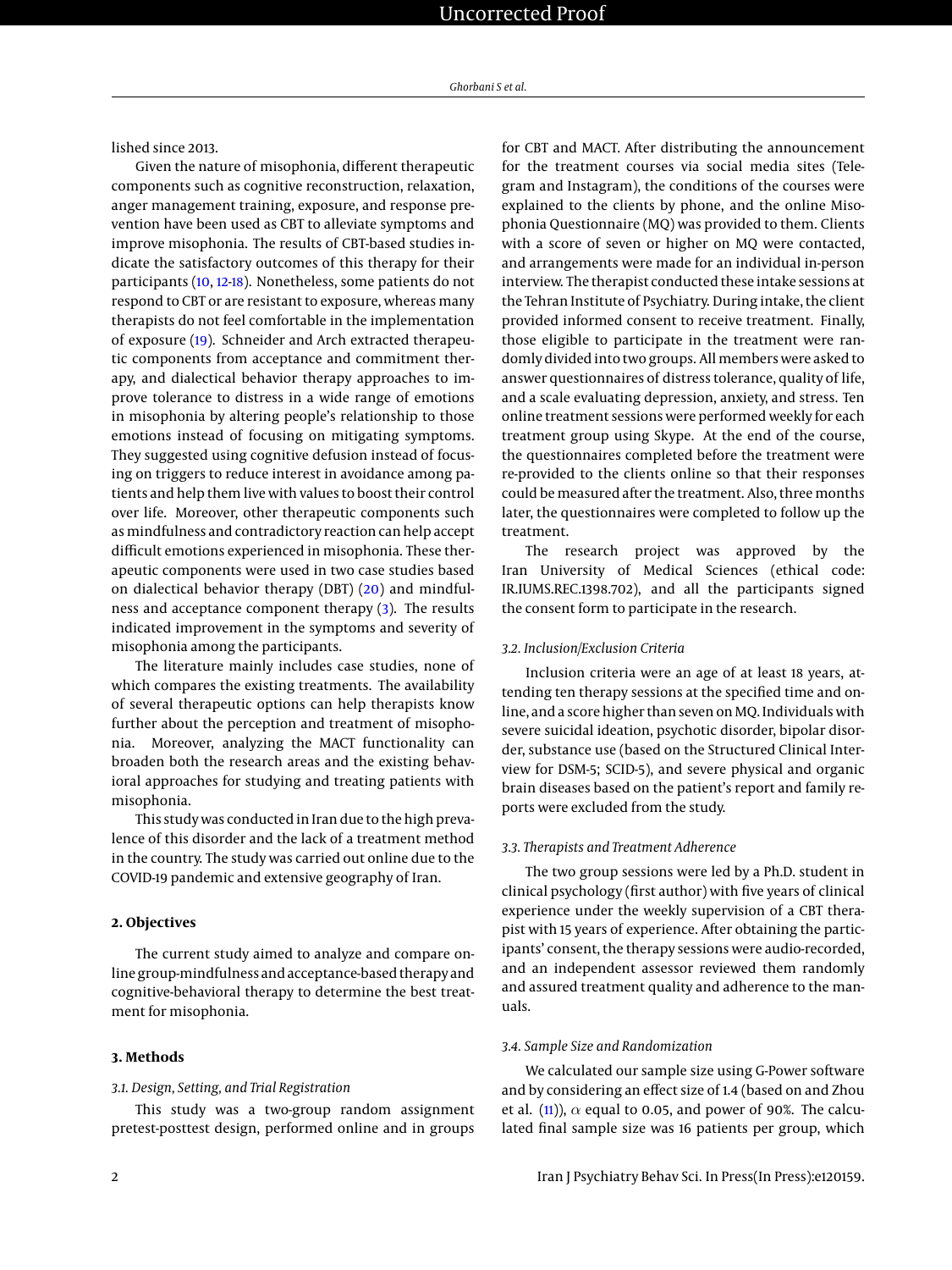<span id="page-2-0"></span>**Table 1.** Components of the Study Interventions

|                         | <b>OG-CBT</b>                                                                                                                                       | <b>OG-MACT</b>                                                                                                                                                    |
|-------------------------|-----------------------------------------------------------------------------------------------------------------------------------------------------|-------------------------------------------------------------------------------------------------------------------------------------------------------------------|
| $\mathbf{1}$            | Introducing group members; Psychoeducation about misophonia;<br>Educating the OG-CBT model and cognitive distortions; Discussing<br>group rules     | Introducing group members; Psychoeducation on misophonia;<br>Educating the OG-MACT model; Discussing group rules                                                  |
| $\overline{2}$          | Identifying negative thoughts, assumptions, and core beliefs;<br>Identifying cognitive restructuring through cognitive techniques                   | Demonstrate the role of attention inflexibility in misophonia and<br>educating attention training; Tracking trigger situations, related<br>thoughts, and distress |
| 3                       | Reviewing coping strategies; Training problem solving and effective<br>communication                                                                | Introducing ACT values; Emphasizing the unworkability of<br>control-oriented strategies                                                                           |
| $\overline{\mathbf{4}}$ | Demonstrating the role of relaxation; Guiding patients doing<br>relaxation; Training stress management                                              | Introducing cognitive defusion as a way of changing our<br>relationship with thoughts                                                                             |
| 5.                      | Introducing the rationale and goals for exposure and response<br>prevention; Developing SUDS hierarchy and prepping for first<br>exposure exercises | Introducing willingness; Educating the exercise of "Acceptance in<br>real-time," helping to be willing and stay in contact with avoided<br>events                 |
| 6                       | Conducting exposures; Exposure was done first imaginatively, then<br>as video watching, and finally as live                                         | Conducting DBT-style chain analyses                                                                                                                               |
| 7                       | Conducting exposures                                                                                                                                | Conducting DBT-style chain analyses; Demonstrating the role of<br>relaxation; Training "opposite action," move of physically relaxing<br>instead of tensing       |
| 8                       | Conducting exposures                                                                                                                                | Introduced the notion of mindfulness; Training acceptance-based<br>mindfulness of anger and disgust exercise                                                      |
| 9                       | Conducting exposures                                                                                                                                | Introduced the DBT component of; non-judgmental ness;<br>Re-describing the situation objectively (just the facts)                                                 |
| 10                      | Maintenance and relapse prevention                                                                                                                  | Maintenance and relapse prevention                                                                                                                                |

Abbreviations: OG-CBT, online group-cognitive Behavior therapy; OG-MACT, online group mindfulness- and acceptance-based therapy; ACT, acceptance and commitment therapy; DBT, dialectical behavior therapy.

was increased to 19 to accommodate the 20% of dropout rate. For randomization, the permuted block randomization was used with quadruple blocks. According to the sample size, ten quadruple blocks were generated using the website www.sealedenvelope.com.

#### *3.5. Interventions*

OG-MACT was adapted from a case study presented by Schneider and Arch [\(3\)](#page-8-2). In this treatment, the conceptualization of sessions was done based on the ACT approach to change the client's view of thoughts and feelings, and then changing these perspectives was facilitated by introducing DBT components. In addition, since patients with misophonia have problems with attention flexibility, the therapeutic technique of attention training in the Wells metacognitive therapy approach [\(21\)](#page-8-15), which includes three main components of selective attention, rapid change of attention, and divided attention, was added to this protocol by the study's authors. At the same time, due to group meetings, all the exercises were reconstructed for group

performance. The content of each session is summarized in [Table 1.](#page-2-0)

OG-CBT was adapted from Singer's [\(22\)](#page-8-16) treatment protocol, and treatment components were adjusted and performed based on group sessions. During this treatment, the participants' cognitive distortions related to annoying noises were first examined, and cognitive challenges were addressed with their cognitive distortions. In the following sessions, problem-solving techniques, effective communication, stress management, and relaxation were taught. Finally, the technique of dealing with annoying noises was taught and performed. The content of each session is summarized in [Table 1.](#page-2-0)

# *3.6. Measures*

# *3.6.1. Demographic Characteristics Questionnaire*

Researchers designed this questionnaire to assess participants' demographic characteristics such as age, gender, marital status, education, occupation, income, age at the beginning of treatment, similar problems in other family members, and previous treatments for misophonia.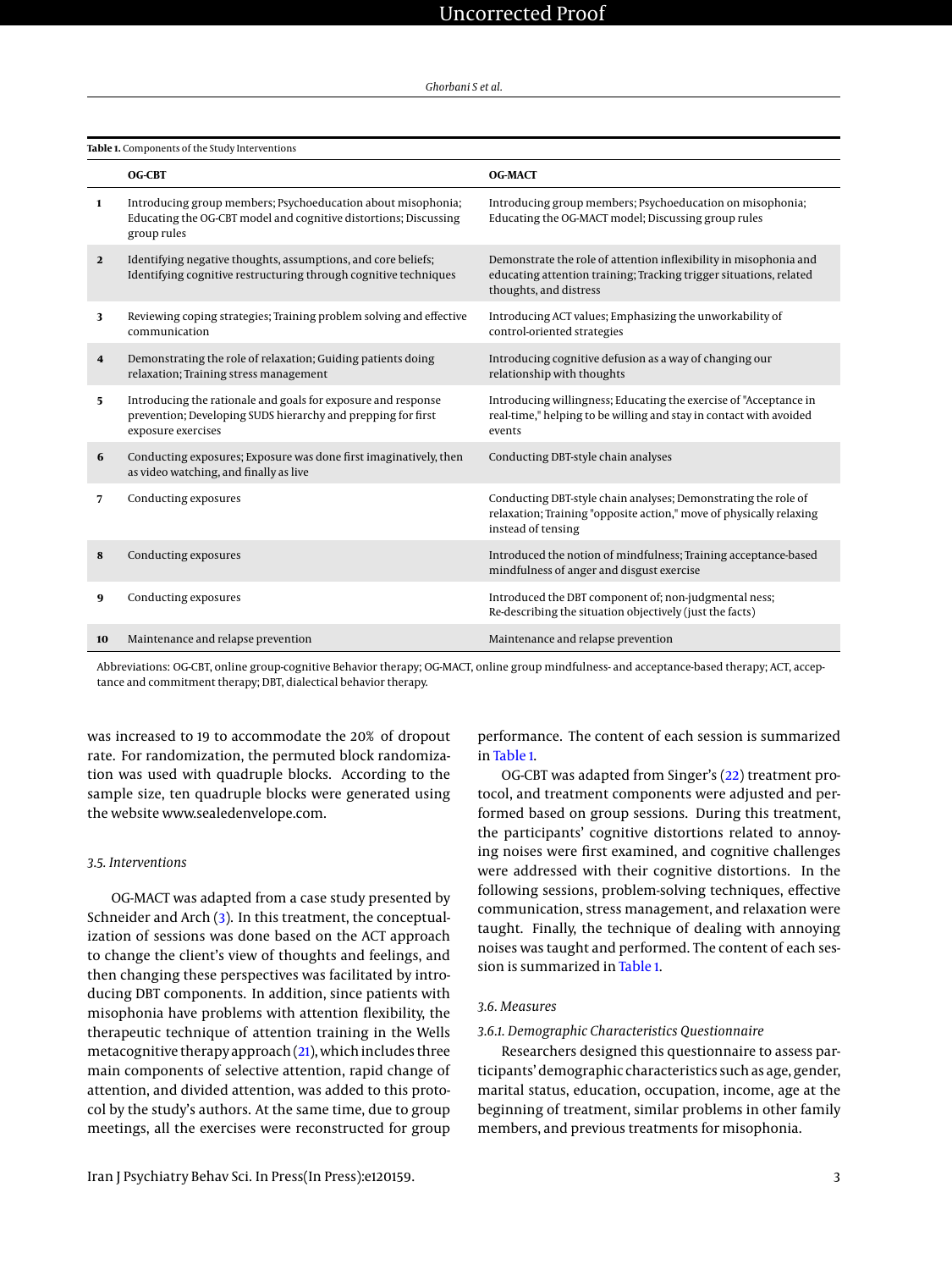#### *3.6.2. Misophonia Questionnaire*

Misophonia Questionnaire  $(MQ)$  [\(6\)](#page-8-4) is an 18-item selfreport questionnaire that uses multiple methods to assess misophonia symptoms, resulting in emotions and behaviors and the overall severity of sound sensitivities. A score greater than or equal to seven indicates 'moderate sound sensitivity,' which interferes with daily life and thus is treated as a cut-off for clinically significant symptoms. The reliability and validity of this interview have been confirmed in Iran by Mehrabizadeh Honarmand and Roushani [\(23\)](#page-8-17). Internal consistency was acceptable in this study ( $\alpha$  = 0.71).

# *3.6.3. Distress Tolerance Scale*

Distress Tolerance Scale **(**DTS) [\(24\)](#page-8-18) is a self-assessment index of a person's capacity to withstand negative emotional states. A study on Iranians [\(25\)](#page-8-19) reported that the whole scale had high internal consistency reliability [\(25\)](#page-8-19). Also, internal consistency in this study was good ( $\alpha$  = 0.83).

# *3.6.4. Depression Anxiety Stress Scale-21*

Depression Anxiety Stress Scale (DASS-21) [\(26\)](#page-8-20) is a set of three self-assessment subscales designed to measure negative emotional states of depression, anxiety, and stress. The Persian version of this scale has been standardized on a sample of the general population, students, and patients with chronic pain [\(27\)](#page-8-21). In this study, all the subscales had acceptable internal consistency, and the internal consistency of the total scale was good ( $\alpha$  = 0.89).

# *3.6.5. World Health Organization Quality of Life Questionnaire*

The World Health Organization Quality of Life Questionnaire (WHOQOL-BREF) was presented by the World Health Organization in 1996 and includes 26 items to measure four areas of physical health, psychological, social relationships, and environment [\(28\)](#page-9-0). Iranian researchers have considered the internal consistency of the instrument to be acceptable ( $\alpha$  = 0.77) [\(29\)](#page-9-1). The internal consistency of this instrument was estimated to be excellent in the present study ( $\alpha$  = 0.91).

#### *3.7. Data Analysis*

SPSS-22 software was used to analyze the data. Descriptive statistics, including frequency, mean and standard deviation, were calculated for demographic and clinical variables. Group homogeneity was compared in terms of demographic characteristics and initial clinical features through chi-square and *t*-test. The effects of independent variables (OG-CBT and OG-MACT) on dependent variables (misophonia, anxiety tolerance, quality of life and depression, anxiety, and stress) and therapeutic changes were

evaluated pre-test and post-test and in the follow-up period in each of the experimental groups using repeatedmeasures analysis of variance. Jacobson and Truax's [\(30\)](#page-9-2) method was used to calculate the clinical significance of the primary outcome variable (symptoms of misophonia). This was calculated using the pre-treatment standard deviation (7.4) and a test-retest reliability coefficient of 0.71, as reported in the validation study and according to the mean and standard deviation of the healthy group ( $M = 23.2$ ,  $SD =$ 13.00) based on Mehrabizadeh Honarmand and Roushani  $(23).$  $(23).$ 

# **4. Results**

# *4.1. Baseline Characteristics*

The basic characteristics of the study groups are reported in [Table 2.](#page-5-0) There was no significant difference in chi-square statistics in the variables in the demographic characteristics questionnaire between the two groups. The overall sample consisted of 28 women (90.3%) and three men (9.7%) between 20 and 46 years of age (mean = 30.32;  $SD = 7.04$ ), over half of whom were single (58.06%,  $n = 18$ ). A high percentage of the sample were university students or people who had already completed their university education (87. 1%,  $n = 27$ ). More than half of them had misophonia in their family members (58.06%,  $n = 18$ ). The eating sound was the most frequently reported annoying sound. Obsessive-compulsive personality disorder (58.06%, n = 18) and anxiety disorders (45.16%,  $n = 14$ ) had the most comorbidity with misophonia. In total, 15 of the 19 OG-MACT participants (80%) and 16 of 19 OG-CBT participants (84%) completed the courses. [Figure 1](#page-4-0) describes the flow of the participants during the trial.

The chi-square statistics for age, education, and marriage variables were more significant than 0.05 in comparing the three groups. Therefore, the three groups did not significantly differ in terms of age, education, and marriage.

# *4.2. Treatment Effectiveness*

[Table 3](#page-7-0) shows the results of the repeated measures analysis of variance of the two experimental groups in the pre-test, post-test, and three-month follow-up phases in self-report questionnaires. The effects of time and group interaction were significant in none of the scales. In other words, the difference between the mean scores of the scales at different times did not differ according to the type of treatment group (OG-CBT versus OG-MACT).

The results of [Table 3](#page-7-0) show that the effect of time on misophonia scores is significant ( $F = 40.03$ ,  $P < 001$ ). Regardless of the studied groups, there was a significant dif-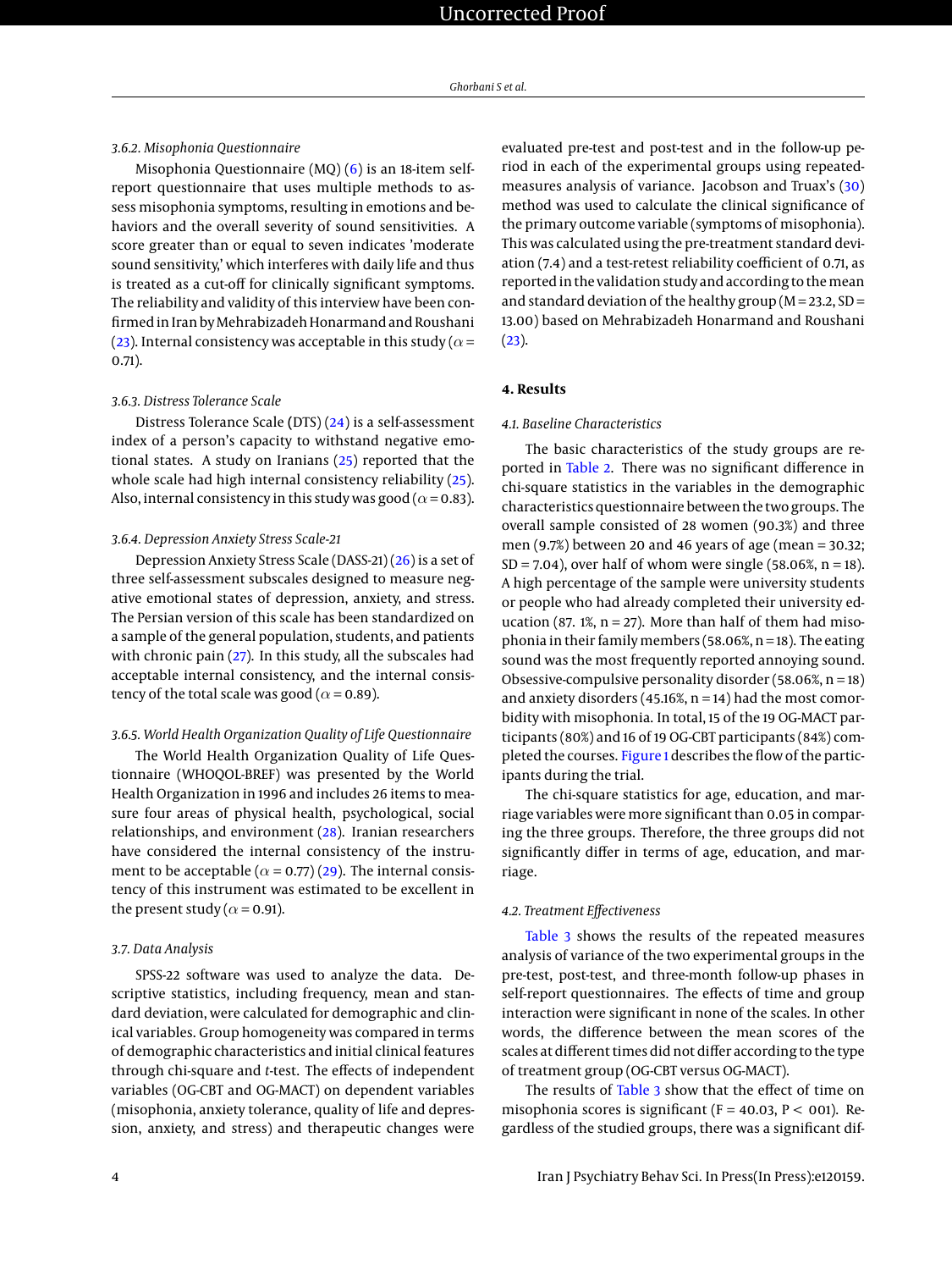

<span id="page-4-0"></span>

**Figure 1.** The participant flow chart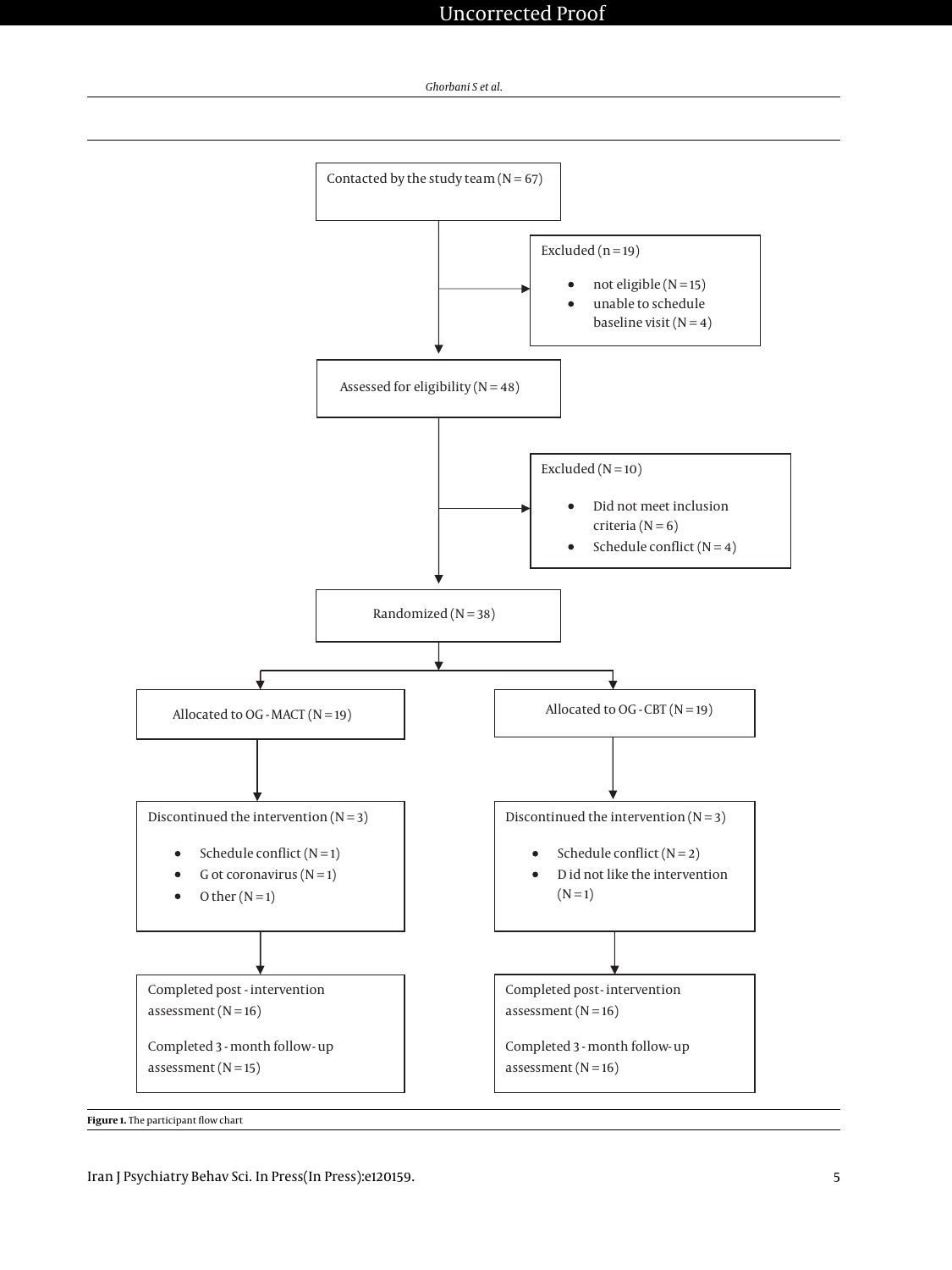# Uncorrected Proof

*Ghorbani S et al.*

<span id="page-5-0"></span>

| Table 2. Baseline and Clinical Characteristics of the Study Participants by the Randomized Intervention ( $N = 31$ ) <sup>a</sup> |                  |                  |                  |               |         |
|-----------------------------------------------------------------------------------------------------------------------------------|------------------|------------------|------------------|---------------|---------|
| <b>Variables</b>                                                                                                                  | $OG-CBT(N=16)$   | $OG-MACT(N=15)$  | Total $(N = 31)$ | $\chi^2$ or t | P-Value |
| Age(y)                                                                                                                            | $29.43 \pm 5.52$ | $31.26 \pm 8.47$ | $30.32 \pm 7.04$ | 0.71          | 0.47    |
| Age of onset                                                                                                                      |                  |                  |                  | 1.19          | 0.75    |
| Childhood                                                                                                                         | 5(16.12)         | 5(16.12)         | 10(32.25)        |               |         |
| Teenager                                                                                                                          | 6(19.35)         | 6(19.35)         | 12(38.7)         |               |         |
| Adult                                                                                                                             | 5(16.12)         | 4(12.90)         | 9(29.03)         |               |         |
| Gender                                                                                                                            |                  |                  |                  |               |         |
| Female                                                                                                                            | 15 (48.38)       | 13 (41.93)       | 28(90.3)         | 0.44          | 0.50    |
| Male                                                                                                                              | 1(3.22)          | 2(6.45)          | 3(9.7)           |               |         |
| <b>Education</b>                                                                                                                  |                  |                  |                  |               |         |
| Diploma                                                                                                                           | 1(3.22)          | 3(9.67)          | 4(12.9)          | 2.61          | 0.45    |
| Bachelor                                                                                                                          | 10 (32.25)       | 7(22.58)         | 17(54.83)        |               |         |
| Master                                                                                                                            | 5(16.12)         | 4(12.90)         | 9(29.03)         |               |         |
| Doctoral                                                                                                                          | $\boldsymbol{0}$ | 1(3.22)          | 1(3.22)          |               |         |
| <b>Marital status</b>                                                                                                             |                  |                  |                  |               |         |
| Married                                                                                                                           | 7(22.58)         | 5(16.12)         | 12(38.7)         | 1.30          | 0.52    |
| Single                                                                                                                            | 9(29.03)         | 9(29.03)         | 18 (58.06)       |               |         |
| Divorced                                                                                                                          | $\pmb{0}$        | 1(3.22)          | 1(3.22)          |               |         |
| Misophonia in other family members                                                                                                |                  |                  |                  |               |         |
| Yes                                                                                                                               | 8(25.80)         | 10 (32.25)       | 18 (58.06)       | 0.88          | 0.34    |
| $\rm No$                                                                                                                          | 8(25.80)         | 5(16.12)         | 13 (41.93)       |               |         |
| Comorbid disorder                                                                                                                 |                  |                  |                  |               |         |
| Anxiety disorders                                                                                                                 | 9(29.03)         | 5(16.12)         | 14(45.16)        | 2.63          | 0.10    |
| Depression/depressive disorders                                                                                                   | 3(9.67)          | 5(16.12)         | 8(25.80)         | 0.27          | 0.59    |
| ADD/ADHD                                                                                                                          | 2(6.45)          | 2(6.45)          | 4(12.90)         | 0.005         | 0.94    |
| OCD                                                                                                                               | 1(3.22)          | 1(3.22)          | 2(6.45)          | 0.002         | 0.96    |
| OCPD                                                                                                                              | 7(22.58)         | 11(35.48)        | 18 (58.06)       | 2.78          | 0.09    |

Abbreviations: OG-CBT, online group-cognitive behavior therapy; OG-MACT, online group-mindfulness-and acceptance-based therapy; ADD/ADHD, attention deficit disorder/attention deficit hyperactivity disorder; OCD, obsessive-compulsive disorder; OCPD, obsessive-compulsive personality disorder.<br>ª Volues are expressed as moap + SD or No. (%).

Values are expressed as mean  $\pm$  SD or No. (%).

ference between the mean scores of misophonia in the pretest, post-test, and follow-up phases [\(Figure 2\)](#page-6-0). This finding also applies to the distress tolerance questionnaire (F  $=$  15.23,  $P < 001$ ). Data analysis for the DASS questionnaire also showed the significance of the subscales of depression  $(F = 3.42, P = 0.03)$ , anxiety  $(F = 7.33, P = 001)$ , and stress  $(F = 1.42, P = 0.03)$ 10.81,  $P < 001$ ) over time. However, there was no significant difference in the quality of life over time ( $F = 1.07$ ,  $P = 0.34$ ). After examining the subscales, it was found that except for the subscales of mental health ( $F = 4.1$ ,  $P = 0.02$ ), other subscales, including environmental health ( $F = 0.71$ ,  $P = 0.44$ ), physical health ( $F = 1.18$ ,  $P = 0.3$ ), and quality of social relationships ( $F = 0.72$ ,  $P = 0.48$ ) were not significant.

# *4.3. Clinically Meaningful Improvement*

The stable change index, considering Cronbach's alpha 0.71, was calculated. Based on this index, the changes of nine members of the OG-MACT group with a range of -0.54 to 5.39 and 11 members of the OG-CBT group with a range of -0.18 to 4.85 were stable. According to the study of Mehrabizadeh Honarmand and Roushani [\(23\)](#page-8-17), the cut-off point of the tool was calculated to be 35.9. Based on this cut-off point, the changes of eight members of OG-MACT (53%) and 11 members of OG-CBT (69%) were clinically significant.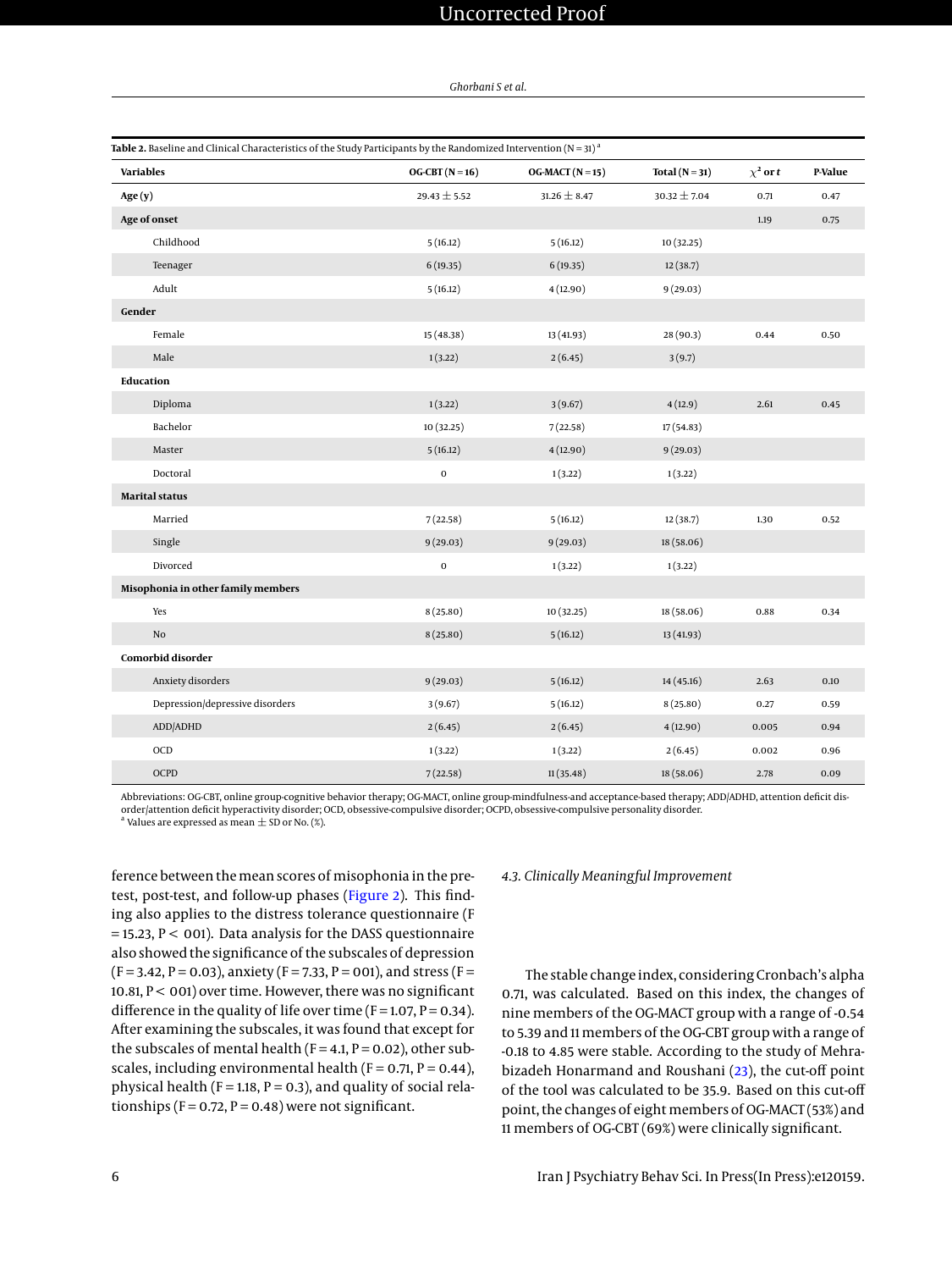# Uncorrected Proof



<span id="page-6-0"></span>

# **5. Discussion**

The findings of this study showed that there was no statistically significant difference in the score of misophonia in general and its subscales between the two treatment groups. However, the effect of treatment over time (pre-test, post-test, and follow-up) was significant in both groups, and the clinical significance of treatment was 69% in OG-CBT and 53% in OG-MACT, showing, according to group members, that the maximum attendance at meetings and exercises was directly related to the effectiveness of treatment. Findings based on the effectiveness of OG-CBT are consistent with that of Schroder et al. [\(12\)](#page-8-11) study in which 90 patients with misophonia were treated as a group using the CBT approach; although in the present study, the clinical significance of OG-CBT was greater than Schroder et al. [\(12\)](#page-8-11) study (68% vs. 48%), the treatment process might influence this outcome. In a randomized controlled trial, Jager et al. [\(16\)](#page-8-22) compared CBT treatment with the control group and found that CBT treatment was significant compared to the control group. Other studies that have examined CBT in the treatment of misophonia have been case studies, and all of them have confirmed the effectiveness of this treatment [\(10,](#page-8-9)[12](#page-8-11)[-15\)](#page-8-23), in line with the present study. In the case of OG-MACT, only one case study was conducted in line with the present study, which confirmed the effectiveness of both treatments [\(3\)](#page-8-2).

As mentioned earlier, patients with misophonia experience higher anxiety than normal individuals [\(6,](#page-8-4) [11,](#page-8-10) [31,](#page-9-3)

[32\)](#page-9-4). In this study, anxiety levels were assessed over time, and the results showed that in addition to the reduction of misophonia, the patients' anxiety also decreased significantly. This finding is consistent with the findings of Muller et al. [\(15\)](#page-8-23), and Singer [\(22\)](#page-8-16) studies, who found that the treatment of misophonia effectively reduced anxiety symptoms of patients with misophonia. In this study, other variables such as distress tolerance that decreases in misophonia according to the research literature [\(2\)](#page-8-1) were evaluated, and the results showed a decrease in anxiety tolerance after misophonia treatment. This finding has not been evaluated as evidence-based in other studies, although Schneider and Arch [\(3\)](#page-8-2) used techniques to increase the patient's anxiety tolerance and stated that the client's distress tolerance increased after treatment.

In explaining the findings, it seems that the study of treatment approaches of each group can be helpful. MACT online group therapy, to increase the therapeutic effect of various therapeutic components, uses the ACT (acceptance, mindfulness, cognitive defusion, and values) and DBT (acceptance, mindfulness, opposite action, and behavior chain analysis) approaches. On the other hand, CBT group therapy uses cognitive reconstruction techniques and behavioral skills training such as problem-solving, assertive behavior training, and exposure and response prevention. These techniques target different aspects of misophonia symptoms. Considering the different aspects of treatment, the focus of both treatments is on cognitions and avoidance behaviors. Both of them accept the role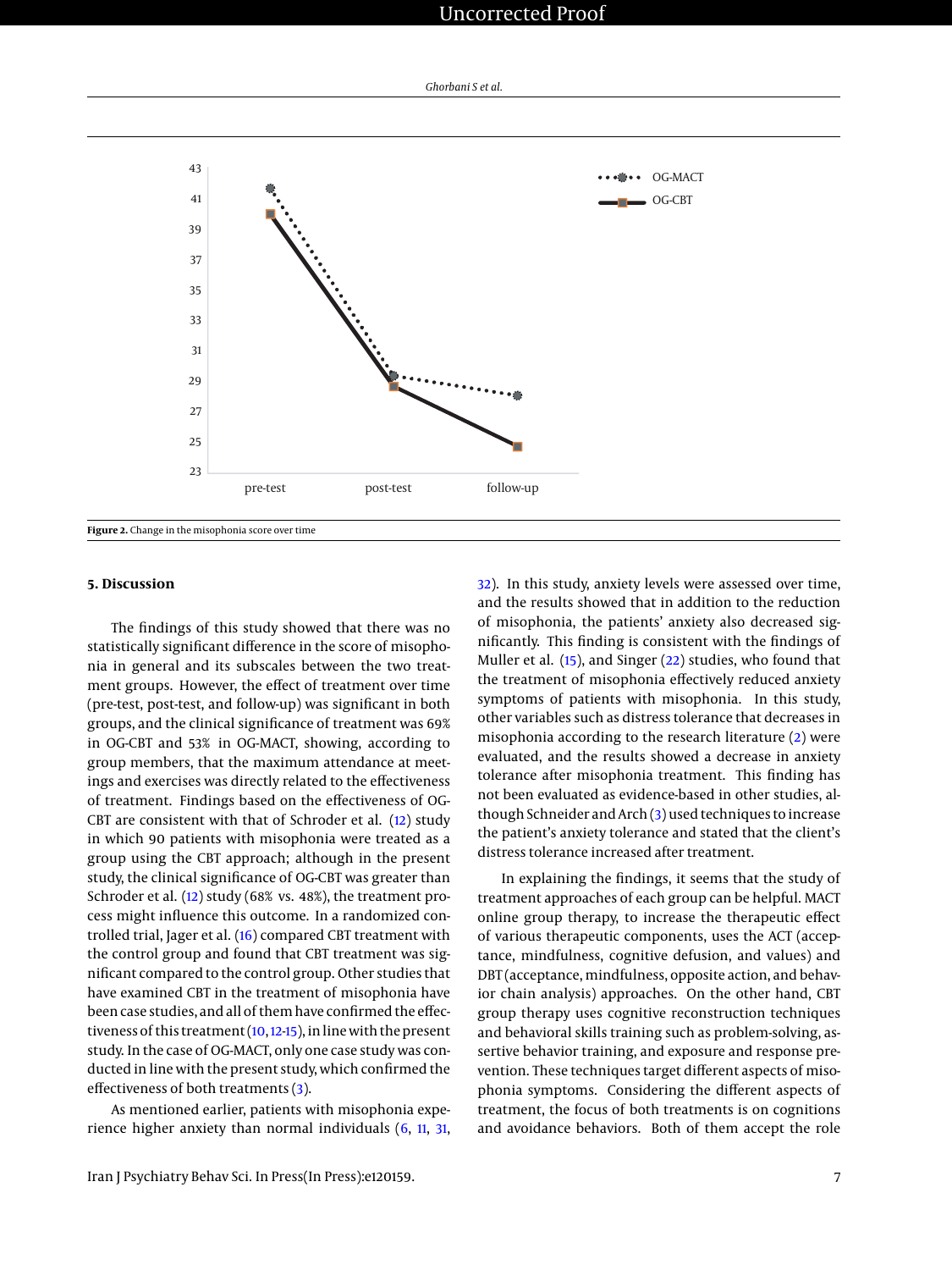<span id="page-7-0"></span>

|               |                                                                                                                                                  |                   |                 |                    |                                                                                                 |                              |                                                                                                                                        |                   |                                                                                                                                                            |                                 | <b>Observed</b> |
|---------------|--------------------------------------------------------------------------------------------------------------------------------------------------|-------------------|-----------------|--------------------|-------------------------------------------------------------------------------------------------|------------------------------|----------------------------------------------------------------------------------------------------------------------------------------|-------------------|------------------------------------------------------------------------------------------------------------------------------------------------------------|---------------------------------|-----------------|
| <b>OG-CBI</b> | OG-MACT                                                                                                                                          | OG-CBT            | OG-MACT         | OG-CBT             | OG-MACI                                                                                         | m                            | ᠊ᡆ                                                                                                                                     |                   | ъ                                                                                                                                                          | Squared                         | Power           |
|               | $42 \pm 7.4$                                                                                                                                     | $28.8 \pm 11.5$   | 29.5 ± 14.1     | $24.8 \pm 7.8$     | $28.2 \pm 12.2$                                                                                 | 40.03                        | $\sim 001$                                                                                                                             | 0.31              | 99'0                                                                                                                                                       | 0.01                            | 600             |
|               | $39 \pm 9.4$                                                                                                                                     | 47.7 ± 9          | 45.7 ± 8.3      | $46.6 \pm 11.3$    | $48.9 \pm 10.2$                                                                                 | 15.23                        | $\sim 001$                                                                                                                             | <b>60T</b>        | 0.33                                                                                                                                                       | 0.03                            | 0.22            |
|               | 83.6 ± 15.3                                                                                                                                      | 80.7 ± 11.8       | $86.3 \pm 14.4$ | $81.2 \pm 13.6$    | 85.3 ± 10.4                                                                                     | 1.07                         | 0.34                                                                                                                                   | 600               | 88.0                                                                                                                                                       | 0.003                           | 90'0            |
|               | $63 \pm 18.8$                                                                                                                                    | $56.6 \pm 13.1$   | 65.7 ± 18.2     | $57.3 \pm 16.5$    | 645 ± 13.5                                                                                      | 81.18                        | 030                                                                                                                                    | 0.24              | $0.71\,$                                                                                                                                                   | 800'0                           | 0.08            |
|               | $52.7 \pm 21$                                                                                                                                    | 43.7 ± 16.2       | 51.6 $\pm$ 20.2 | 45.8 ± 16.9        | 52.7 ± 15.6                                                                                     | 0.72                         | 0.48                                                                                                                                   | 0.83              | 0.43                                                                                                                                                       | $0.02\,$                        | 810             |
|               | $54.3 \pm 17.2$                                                                                                                                  | $53.3 \pm 15.8$   | 55 ± 16.3       | $52.9 \pm 13.5$    | $52 \pm 14.4$                                                                                   | U.71                         | 0.44                                                                                                                                   | $0.28\,$          | <b>0.67</b>                                                                                                                                                | 10.01                           | 0.38            |
|               | $48 \pm 17.9$                                                                                                                                    | $51 \pm 12.3$     | $55.2 \pm 17.2$ | 51 ± 153           | $56.6 \pm 14.3$                                                                                 | 4.1                          | 0.02                                                                                                                                   | $\overline{0.71}$ | 0.49                                                                                                                                                       | $0.02\,$                        | 910             |
|               |                                                                                                                                                  |                   |                 |                    |                                                                                                 |                              |                                                                                                                                        |                   |                                                                                                                                                            |                                 |                 |
|               | $4.8 \pm 4.16$                                                                                                                                   | $5.4 \pm 3.5$     | $3.7 \pm 4$     | $4.3 \pm 4.6$      | $23 \pm 2.4$                                                                                    | 7.33                         | 100'0                                                                                                                                  | 90.0              | £60                                                                                                                                                        | 0.002                           | 0.06            |
| 7.1 土 5.5     | $6.3 \pm 4$                                                                                                                                      | $5.7 \pm 4.8$     | $5.6 \pm 4.1$   | $5.4 \pm 4.6$      | $4.8 \pm 2.4$                                                                                   | 3.42                         | 0.03                                                                                                                                   | 0.14              | 0.86                                                                                                                                                       | 0.005                           | $0.07\,$        |
|               | $12.3 \pm 3.2$                                                                                                                                   | $10 \pm 4.6$      | $10 \pm 2.8$    | $8.6 \pm 4.5$      | $9.8 \pm 2.9$                                                                                   | 10.81                        | $\sim 001$                                                                                                                             | 690               | 050                                                                                                                                                        | 0.02                            | 910             |
|               |                                                                                                                                                  |                   |                 |                    |                                                                                                 |                              |                                                                                                                                        | .<br>ناڭ          |                                                                                                                                                            |                                 |                 |
|               | $39.5 \pm 22.6$<br>47.6 ± 16.8<br>$52.4 \pm 17.5$<br>$40.4 \pm 9.7$<br>78.9 ± 13.3<br>40.3 ± 7.1<br>$11.3 \pm 4.4$<br>$6.4 \pm 3.9$<br>55.6 土 15 | T0: Pre-Treatment |                 | It: Post-Treatment | <b>Table 3.</b> Difference Between Different Levels of Assessment Depending on Group Membership | <b>12: 3-Month Follow-up</b> | tress tolerance scale; WHOQOL-BREF, world health organization quality of life questionnaire; DASS-21, depression anxiety stress scale. | Time              | Abbreviations: OG-CBT, online group-cognitive behavior therapy; OG-MACT, online group-mindfulness-and acceptance-based therapy; MQ, misophonia scale; DTS, | Time $\times$ Group Interaction | __ Partial Eta  |

of cognition in the occurrence of the problem, but the extent to which each method emphasizes that they play roles in the theoretical analysis is various [\(33\)](#page-9-5). Based on the present study, it seems that different methods of both treatments can ultimately have the same results for patients with misophonia.

Research literature indicates that in addition to reducing the symptoms of misophonia, depression also improves [\(22\)](#page-8-16), but treatment does not constantly improve the quality of life [\(16\)](#page-8-22). The present study failed to significantly increase the quality of life, which seems to be influenced by environmental factors. The present study was conducted during the COVID-19 pandemic when there were restrictions on movement and communication between individuals and access to recreational facilities was limited. Fear of being infected with COVID-19 can cause additional stress for everyone, including participants in the present study, and all of these stressors could directly affect the individuals' quality of life [\(34\)](#page-9-6). However, after examining the subscales of quality of life, the subscale of mental quality significantly improved. However, there was no significant change in the other subscales (environmental health, physical health, and quality of social relationships), which seems to be due to a decrease in the quality of life environment.

# *5.1. Limitations and Future Studies*

The present study results should be considered according to the following limitations: First, the participants' double stress due to coronavirus infection was a factor in the participants' dropouts, and the uncertain effect of treatment on variables such as stress and quality of life. Second, we did not include a control group. Third, the sample size was small, limiting the generalizability of the findings. For future studies, it would be recommendable to have at least a waitlist control group in randomized controlled trial designs, including a more extensive and diverse sample, for more definite conclusions on efficacy and to improve the generalizability of the findings. Using a multiphase optimization strategy (MOST) design will also be beneficial, particularly to examine specific components of OG-CBT and OG-MACT.

# *5.2. Conclusions*

The results of this study showed that the two online group therapies of CBT and MACT effectively reduced misophonia symptoms and improved the participants' anxiety, stress, depression, and distress tolerance.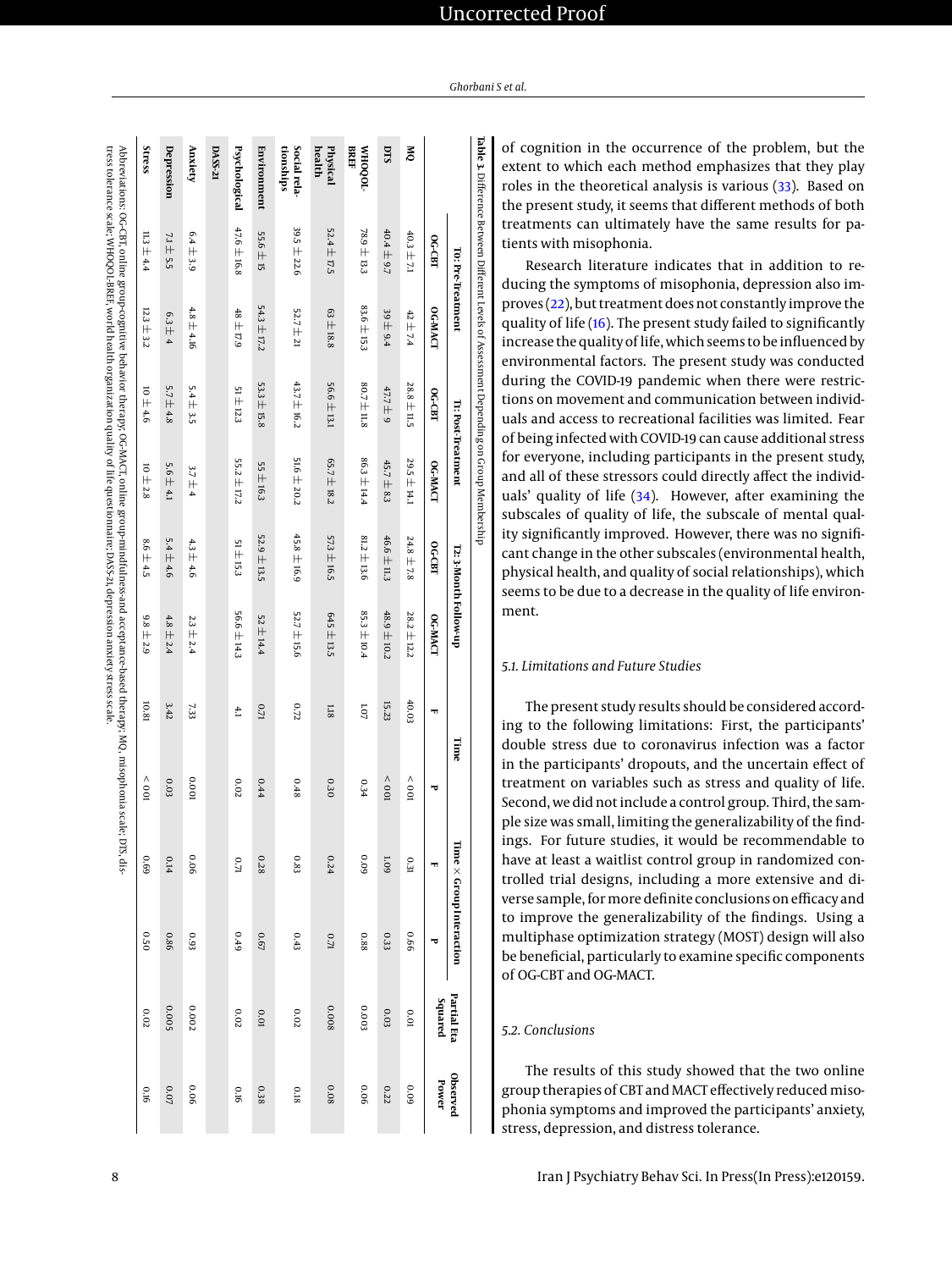# **Footnotes**

**Authors' Contribution:** S. GH., A. A., and B. GH. conceived and designed the study. S. GH. performed the experiments, collected and analyzed the data, and wrote the first draft of the manuscript. H. F. contributed with advice regarding statistical analysis. A. A. and B. GH. provided technical suggestions and commented on the manuscript. All the authors contributed significantly to the study and approved the final manuscript.

**Conflict of Interests:** The authors have no conflicts of interest to declare.

**Data Reproducibility:** The data presented in this study are openly available in one of the repositories or will be available on request from the corresponding author by this journal representative at any time during submission or after publication. Otherwise, all consequences of possible withdrawal or future retraction will be with the corresponding author.

**Ethical Approval:** The research project was approved by the Iran University of Medical Sciences (ethical code: IR.IUMS.REC.1398.702) (https://ethics.research.ac.ir/EthicsProposalView.php?id = 88783)

**Funding/Support:** This study was financially supported by the Iran University of Medical Sciences, Tehran, Iran.

**Informed Consent:** All the participants signed the consent form to participate in the research.

# **References**

- <span id="page-8-0"></span>1. Dozier TH, Lopez M, Pearson C. Proposed Diagnostic Criteria for Misophonia: A Multisensory Conditioned Aversive Reflex Disorder. *Front Psychol*. 2017;**8**:1975. doi: [10.3389/fpsyg.2017.01975.](http://dx.doi.org/10.3389/fpsyg.2017.01975) [PubMed: [29184520\]](http://www.ncbi.nlm.nih.gov/pubmed/29184520). [PubMed Central: [PMC5694628\]](https://www.ncbi.nlm.nih.gov/pmc/articles/PMC5694628).
- <span id="page-8-1"></span>2. Harrison AR. *The Sound and the Fury: Characterizing Misophonia*. Fordham University; 2017.
- <span id="page-8-2"></span>3. Schneider RL, Arch JJ. Case study: A novel application of mindfulness- and acceptance-based components to treat misophonia. *Journal of Contextual Behavioral Science*. 2017;**6**(2):221–5. doi: [10.1016/j.jcbs.2017.04.003.](http://dx.doi.org/10.1016/j.jcbs.2017.04.003)
- <span id="page-8-3"></span>4. Edelstein M, Brang D, Rouw R, Ramachandran VS. Misophonia: physiological investigations and case descriptions. *Front Hum Neurosci*. 2013;**7**:296. doi: [10.3389/fnhum.2013.00296.](http://dx.doi.org/10.3389/fnhum.2013.00296) [PubMed: [23805089\]](http://www.ncbi.nlm.nih.gov/pubmed/23805089). [PubMed Central: [PMC3691507\]](https://www.ncbi.nlm.nih.gov/pmc/articles/PMC3691507).
- <span id="page-8-7"></span>5. Schroder A, Vulink N, Denys D. Misophonia: diagnostic criteria for a new psychiatric disorder. *PLoS One*. 2013;**8**(1). e54706. doi: [10.1371/journal.pone.0054706.](http://dx.doi.org/10.1371/journal.pone.0054706) [PubMed: [23372758\]](http://www.ncbi.nlm.nih.gov/pubmed/23372758). [PubMed Central: [PMC3553052\]](https://www.ncbi.nlm.nih.gov/pmc/articles/PMC3553052).
- <span id="page-8-4"></span>6. Wu MS, Lewin AB, Murphy TK, Storch EA. Misophonia: incidence, phenomenology, and clinical correlates in an undergraduate student sample. *J Clin Psychol*. 2014;**70**(10):994–1007. doi: [10.1002/jclp.22098.](http://dx.doi.org/10.1002/jclp.22098) [PubMed: [24752915\]](http://www.ncbi.nlm.nih.gov/pubmed/24752915).
- <span id="page-8-5"></span>7. Rouw R, Erfanian M. A Large-Scale Study of Misophonia. *J Clin Psychol*. 2018;**74**(3):453–79. doi: [10.1002/jclp.22500.](http://dx.doi.org/10.1002/jclp.22500) [PubMed: [28561277\]](http://www.ncbi.nlm.nih.gov/pubmed/28561277).
- <span id="page-8-6"></span>8. Schwartz P, Leyendecker J, Conlon M. Hyperacusis and misophonia: the lesser-known siblings of tinnitus. *Minn Med*. 2011;**94**(11):42–3. [PubMed: [22413649\]](http://www.ncbi.nlm.nih.gov/pubmed/22413649).
- <span id="page-8-8"></span>9. Webber TA, Storch EA. Toward a theoretical model of misophonia. *Gen Hosp Psychiatry*. 2015;**37**(4):369–70. doi: [10.1016/j.genhosppsych.2015.03.019.](http://dx.doi.org/10.1016/j.genhosppsych.2015.03.019) [PubMed: [25886954\]](http://www.ncbi.nlm.nih.gov/pubmed/25886954).
- <span id="page-8-9"></span>10. Bernstein RE, Angell KL, Dehle CM. A brief course of cognitive behavioural therapy for the treatment of misophonia: a case example. *The Cognitive Behaviour Therapist*. 2013;**6**. doi: [10.1017/s1754470x13000172.](http://dx.doi.org/10.1017/s1754470x13000172)
- <span id="page-8-10"></span>11. Zhou X, Wu MS, Storch EA. Misophonia symptoms among Chinese university students: Incidence, associated impairment, and clinical correlates. *Journal of Obsessive-Compulsive and Related Disorders*. 2017;**14**:7–12. doi: [10.1016/j.jocrd.2017.05.001.](http://dx.doi.org/10.1016/j.jocrd.2017.05.001)
- <span id="page-8-11"></span>12. Schroder AE, Vulink NC, van Loon AJ, Denys DA. Cognitive behavioral therapy is effective in misophonia: An open trial. *J Affect Disord*. 2017;**217**:289–94. doi: [10.1016/j.jad.2017.04.017.](http://dx.doi.org/10.1016/j.jad.2017.04.017) [PubMed: [28441620\]](http://www.ncbi.nlm.nih.gov/pubmed/28441620).
- 13. Altınöz AE, Ünal NE, Tosun Altınöz Ş. The effectiveness of Cognitive Behavioral Psychotherapy in Misophonia: A Case Report. *Journal of Clinical Psychiatry*. 2018;**21**(4):414–7. doi: [10.5505/kpd.2018.18480.](http://dx.doi.org/10.5505/kpd.2018.18480)
- 14. McGuire JF, Wu MS, Storch EA. Cognitive-behavioral therapy for 2 youths with misophonia. *J Clin Psychiatry*. 2015;**76**(5):573–4. doi: [10.4088/JCP.14cr09343.](http://dx.doi.org/10.4088/JCP.14cr09343) [PubMed: [26035184\]](http://www.ncbi.nlm.nih.gov/pubmed/26035184).
- <span id="page-8-23"></span>15. Muller D, Khemlani-Patel S, Neziroglu F. Cognitive-Behavioral Therapy for an Adolescent Female Presenting With Misophonia: A Case Example. *Clinical Case Studies*. 2018;**17**(4):249–58. doi: [10.1177/1534650118782650.](http://dx.doi.org/10.1177/1534650118782650)
- <span id="page-8-22"></span>16. Jager IJ, Vulink NCC, Bergfeld IO, van Loon A, Denys D. Cognitive behavioral therapy for misophonia: A randomized clinical trial. *Depress Anxiety*. 2020. doi: [10.1002/da.23127.](http://dx.doi.org/10.1002/da.23127) [PubMed: [33336858\]](http://www.ncbi.nlm.nih.gov/pubmed/33336858). [PubMed Central: [PMC8359510\]](https://www.ncbi.nlm.nih.gov/pmc/articles/PMC8359510).
- 17. Lewin AB, Dickinson S, Kudryk K, Karlovich AR, Harmon SL, Phillips DA, et al. Transdiagnostic cognitive behavioral therapy for misophonia in youth: Methods for a clinical trial and four pilot cases. *J Affect Disord*. 2021;**291**:400–8. doi: [10.1016/j.jad.2021.04.027.](http://dx.doi.org/10.1016/j.jad.2021.04.027) [PubMed: [34001373\]](http://www.ncbi.nlm.nih.gov/pubmed/34001373).
- <span id="page-8-12"></span>18. Dover N, McGuire JF. Family-Based Cognitive Behavioral Therapy for Youth With Misophonia: A Case Report. *Cognitive and Behavioral Practice*. 2021. doi: [10.1016/j.cbpra.2021.05.005.](http://dx.doi.org/10.1016/j.cbpra.2021.05.005)
- <span id="page-8-13"></span>19. Deacon BJ, Farrell NR. Therapist Barriers to the Dissemination of Exposure Therapy. *Handbook of Treating Variants and Complications in Anxiety Disorders*. Springer; 2013. p. 363–73. doi: [10.1007/978-1-4614-6458-7\\_-](http://dx.doi.org/10.1007/978-1-4614-6458-7_23) [23.](http://dx.doi.org/10.1007/978-1-4614-6458-7_23)
- <span id="page-8-14"></span>20. Kamody RC, Del Conte GS. Using Dialectical Behavior Therapy to Treat Misophonia in Adolescence. *Prim Care Companion CNS Disord*. 2017;**19**(5). doi: [10.4088/PCC.17l02105.](http://dx.doi.org/10.4088/PCC.17l02105) [PubMed: [28922587\]](http://www.ncbi.nlm.nih.gov/pubmed/28922587).
- <span id="page-8-15"></span>21. Wells A. *Metacognitive therapy for anxiety and depression*. Guilford Press; 2011.
- <span id="page-8-16"></span>22. Singer DA. *The mixed-methods case study of" zara": Cognitive behavior therapy treatment of a college student with misophonia*. Rutgers The State University of New Jersey; 2018.
- <span id="page-8-17"></span>23. Mehrabizadeh Honarmand M, Roushani K. Investigation of Psychometric Properties of Misophonia Questionnaire. *Neurosci J Shefaye Khatam*. 2019;**7**(2):13–22. eng. doi: [10.29252/shefa.7.2.13.](http://dx.doi.org/10.29252/shefa.7.2.13)
- <span id="page-8-18"></span>24. Simons JS, Gaher RM. The Distress Tolerance Scale: Development and Validation of a Self-Report Measure. *Motivation and Emotion*. 2005;**29**(2):83–102. doi: [10.1007/s11031-005-7955-3.](http://dx.doi.org/10.1007/s11031-005-7955-3)
- <span id="page-8-19"></span>25. Alavi K, Modarres G, Amin YSA, Salehi FJ. Effectiveness of group dialectical behavior therapy (based on core mindfulness, distress tolerance and emotion regulation components) on depressive symptoms in university students.*Q J Fundam Mental Health*. 2011;**13**(2 (50)):124–35.
- <span id="page-8-20"></span>26. Lovibond PF, Lovibond SH. The structure of negative emotional states: Comparison of the Depression Anxiety Stress Scales (DASS) with the Beck Depression and Anxiety Inventories. *Behaviour Research and Therapy*. 1995;**33**(3):335–43. doi: [10.1016/0005-7967\(94\)00075-u.](http://dx.doi.org/10.1016/0005-7967(94)00075-u)
- <span id="page-8-21"></span>27. Sahebi A, Asghari MJ, Salari RS. Validation of depression anxiety and stress scale (DASS-21) for an Iranian population. *J Dev Psychol*. 2005.

Iran J Psychiatry Behav Sci. In Press(In Press):e120159. 9